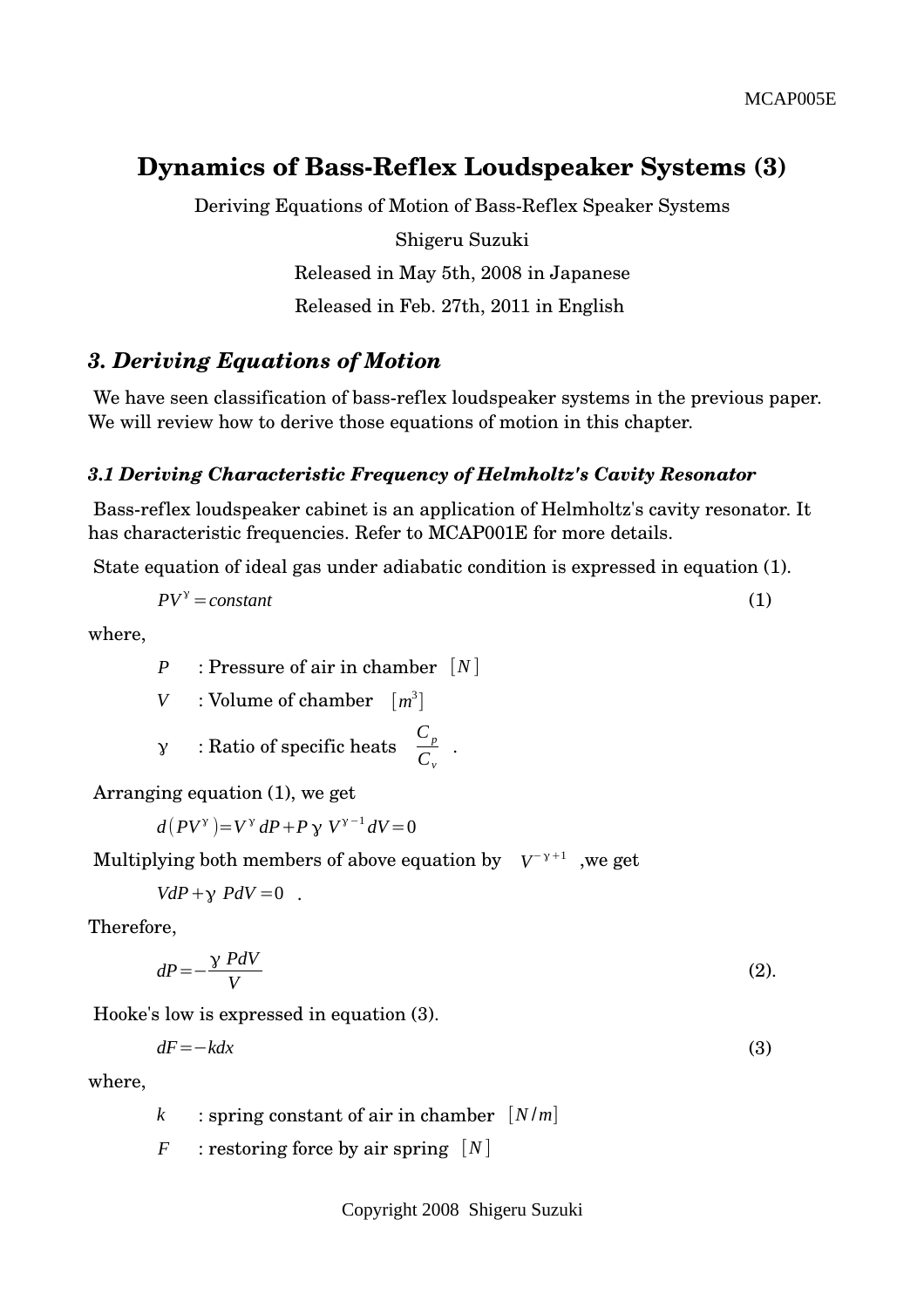There is the following relationship expressed in equation (4).

$$
\begin{cases} dF = adP \\ dV = adx \end{cases} \tag{4}
$$

where,

$$
a
$$
: cross-sectional area of duct  $[m^2]$ 

Substituting equation (4) to equation (3), we get

$$
dF = -\frac{\gamma aP}{V}dV = -\frac{\gamma a^2 P}{V}dx
$$
.

 Hence spring constant of air in the chamber under adiabatic condition is expressed as follows:

$$
k = \frac{\gamma \ a^2 P}{V} \tag{5}
$$

If we assume isothermal condition<sup>[1](#page-1-0)</sup>, we have equation  $(5)'$ .

$$
k = \frac{a^2 P}{V} \tag{5}
$$

 As a result, we can calculate characteristic frequency of Helmholtz's cavity resonator as following equations:

Adiabatic condition:

$$
f_D = \frac{1}{2\pi} \sqrt{\frac{k}{m}} = \frac{1}{2\pi} \sqrt{\frac{\gamma aP}{\rho IV}} \qquad [Hz]
$$
 (6)

Isothermal condition:

$$
f_D = \frac{1}{2\pi} \sqrt{\frac{aP}{\rho IV}} \qquad [Hz]
$$
 (6)

where,

 $m = \rho$ *al* 

- *m* : Mass of air involved in duct  $[q]$
- ρ : Density of air at room temperature [*kg*/*m* 3 ]
- *l* : Length of duct [*m*]

<span id="page-1-0"></span><sup>1</sup> Assuming adiabatic condition is theoretically correct; however, assuming isothermal condition resulted in more reasonable result, based on author's experience. This discrepancy may be due to other reasons.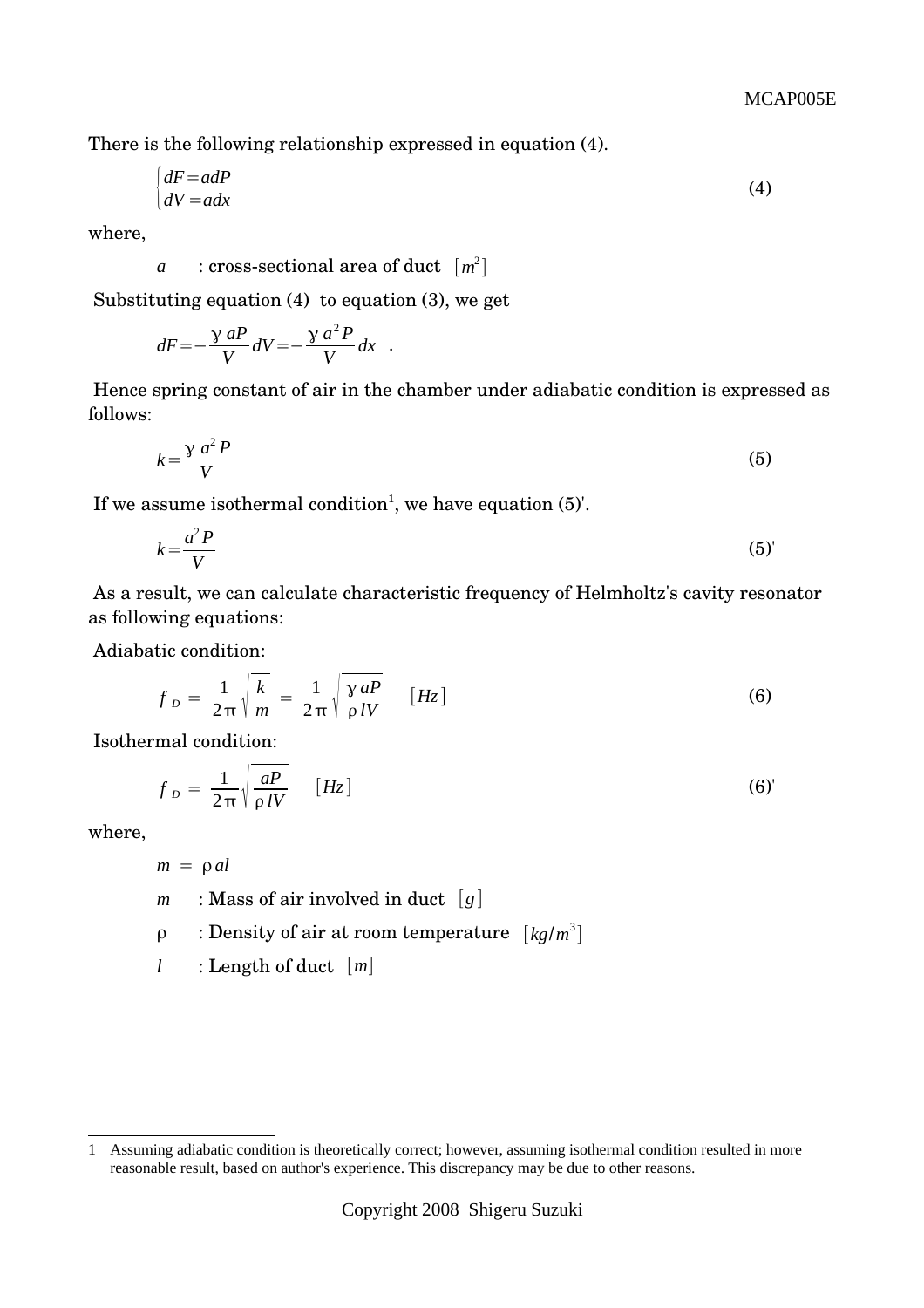## *3.2 Deriving Equations of Motion of MCASCR (MultipleChamber Aligned in Series Cavity Resonator)*

Equation (5) shows that spring constant if a function of cross-sectional area. Therefore, we use spring constant for reference cross-sectional area. Definitions of symbols are given in Table 3 of MCAP004E.

| Symb<br>ol       | <b>Definition</b>                                                     | <b>Note</b>                                |
|------------------|-----------------------------------------------------------------------|--------------------------------------------|
| a <sub>0</sub>   | Reference area $\lceil m^2 \rceil$                                    | Effective area of vibrating<br>membrane    |
| $a_i$            | Cross-sectional area of each duct $[m^2]$                             |                                            |
| $r_i$            | Ratio of areas $a_i/a_0$                                              |                                            |
| $m_i$            | Mass of bulk air involved in each duct<br> g                          |                                            |
| $\rho$           | Density of air at room temperature<br>$\lceil \mathit{kq/m}^3 \rceil$ | $\rho = 1.2 \left[ \frac{kg}{m^3} \right]$ |
| $l_i$            | Effective length of each duct $ m $                                   |                                            |
| $\boldsymbol{P}$ | Atmospheric pressure at room<br>temperature $[Pa]$                    | $P = 101,300$ [Pa]                         |
| $k_i$            | Spring constant of chamber for reference<br>area $[N/m]$              | $k_j = \frac{a_0^2 P}{V_i} [N/m]$          |
| $V_{i}$          | Volume of each chamber $\lceil m^3 \rceil$                            |                                            |

### Table 3 of MCAP004E Definitions of Symbols

Fig.3 in MCAP004E shows schematics of MCAS-CR with n chambers. Applied force to masses  $m_2$  through  $n_{n-1}$  is function of volumes of chambers next to the mass and displacement of the mass and next masses. Fig.6 focuses on  $m_2$  through  $n_{n-1}$ .



Fig.6

Coss-sectional area of  $m_j$  is  $a_j$ . Forces from  $k_{j-1}$  side and from  $k_j$  side, while  $m_j$  moves by  $x_j$ , are respectively  $F_{j-1}$  and  $F_j$  in the following equations: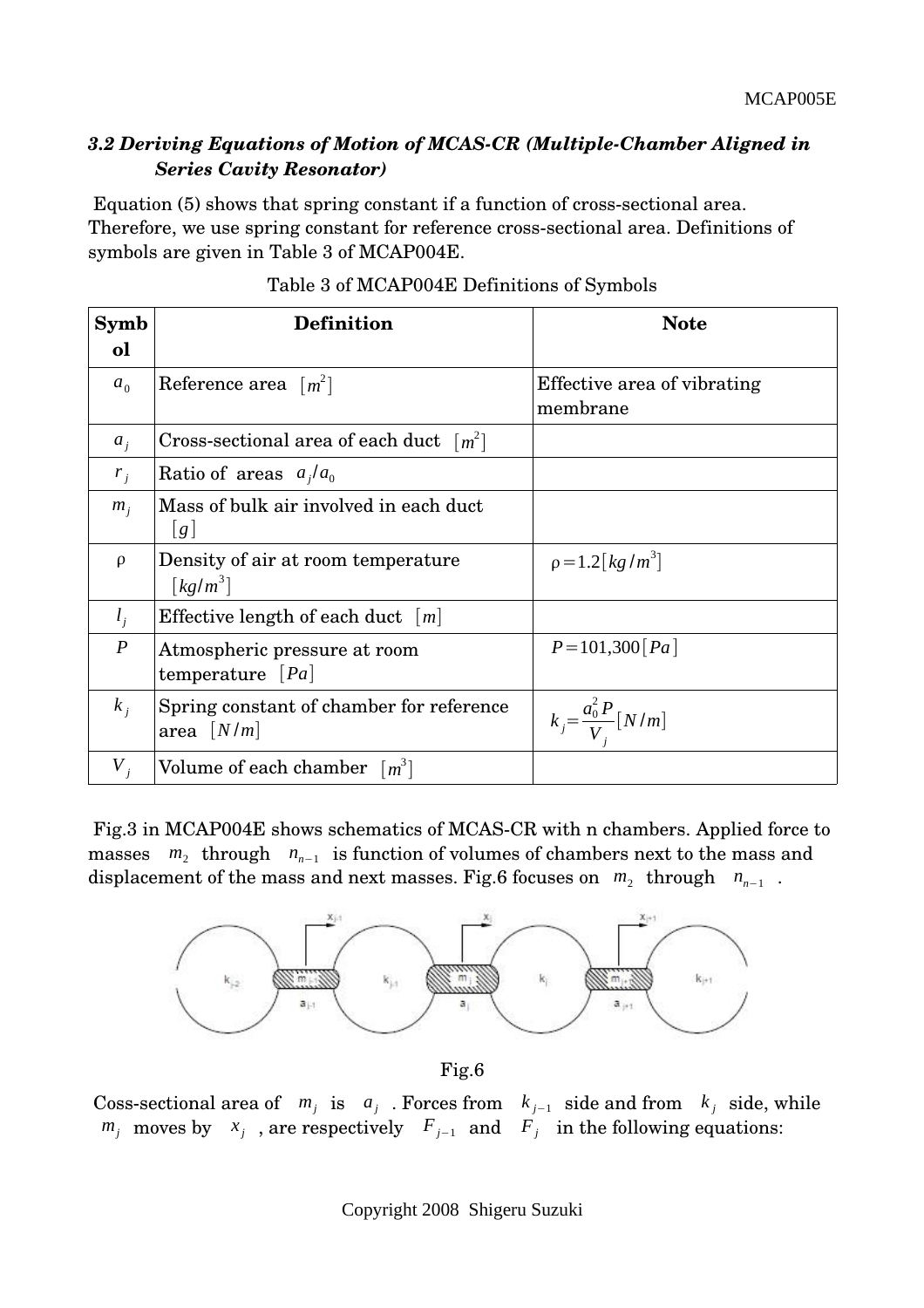MCAP005E

$$
F_{j-1} = -k_{j-1} \frac{a_j^2}{a_0^2} x_j = -k_{j-1} r_j^2 x_j
$$
  

$$
F_j = -k_j \frac{a_j^2}{a_0^2} x_j = -k_j r_j^2 x_j
$$

where we suppose other masses do not move. Effects of other masses will be considered later superposing effects.

Next let displacement of  $m_j$  is zero ( $x_j = 0$ ) and displacements of  $m_{j-1}$  and  $m_{j+1}$  are, respectively,  $x_{j-1}$  and  $x_{j+1}$ . Let  $F'_{j-1}$  and  $F'_{j}$  be forces from side  $k_{j-1}$  and  $k_{j+1}$ , then

$$
F'_{j-1} = k_{j-1} \frac{a_j^2}{a_0^2} \frac{a_{j-1}}{a_j} x_{j-1} = k_{j-1} \frac{a_{j-1}}{a_0} \frac{a_j}{a_0} = k_{j-1} r_{j-1} r_j x_{j-1}
$$
  

$$
F'_{j} = k_j \frac{a_j^2}{a_0^2} \frac{a_{j+1}}{a_j} x_{j+1} = k_j \frac{a_j}{a_0} \frac{a_{j+1}}{a_0} = k_j r_j r_{j+1} x_{j+1}
$$

Superposing above equations since these are linear differential equations, we get equation (7) as follows:

$$
m_j \frac{d^2 x_j}{dt^2} + k_{j-1} r_j^2 x_j + k_j r_j^2 x_j - k_{j-1} r_{j-1} r_j x_{j-1} - k_j r_j r_{j+1} x_{j+1} = 0
$$

videlicet,

$$
m_j \frac{d^2 x_j}{dt^2} - k_{j-1} r_{j-1} r_j x_{j-1} + (k_{j-1} + k_j) r_j^2 x_j - k_j r_j r_{j+1} x_{j+1} = 0
$$
\n(7)

We have got equation of motion for  $m_j$ . Then we will derive equations of motion of masses of both ends.

We focus on  $m_0$  and  $m_1$  in Fig.3 of MCAP004E then draw Fig. 7.



Fig.7

Mass  $m_0$  is equivalent mass of membrane. This mass is forced to vibrate by power amplifier. We note that direction of  $m_0$  is different from other masses' then we derive equation (8) as in the same manner above.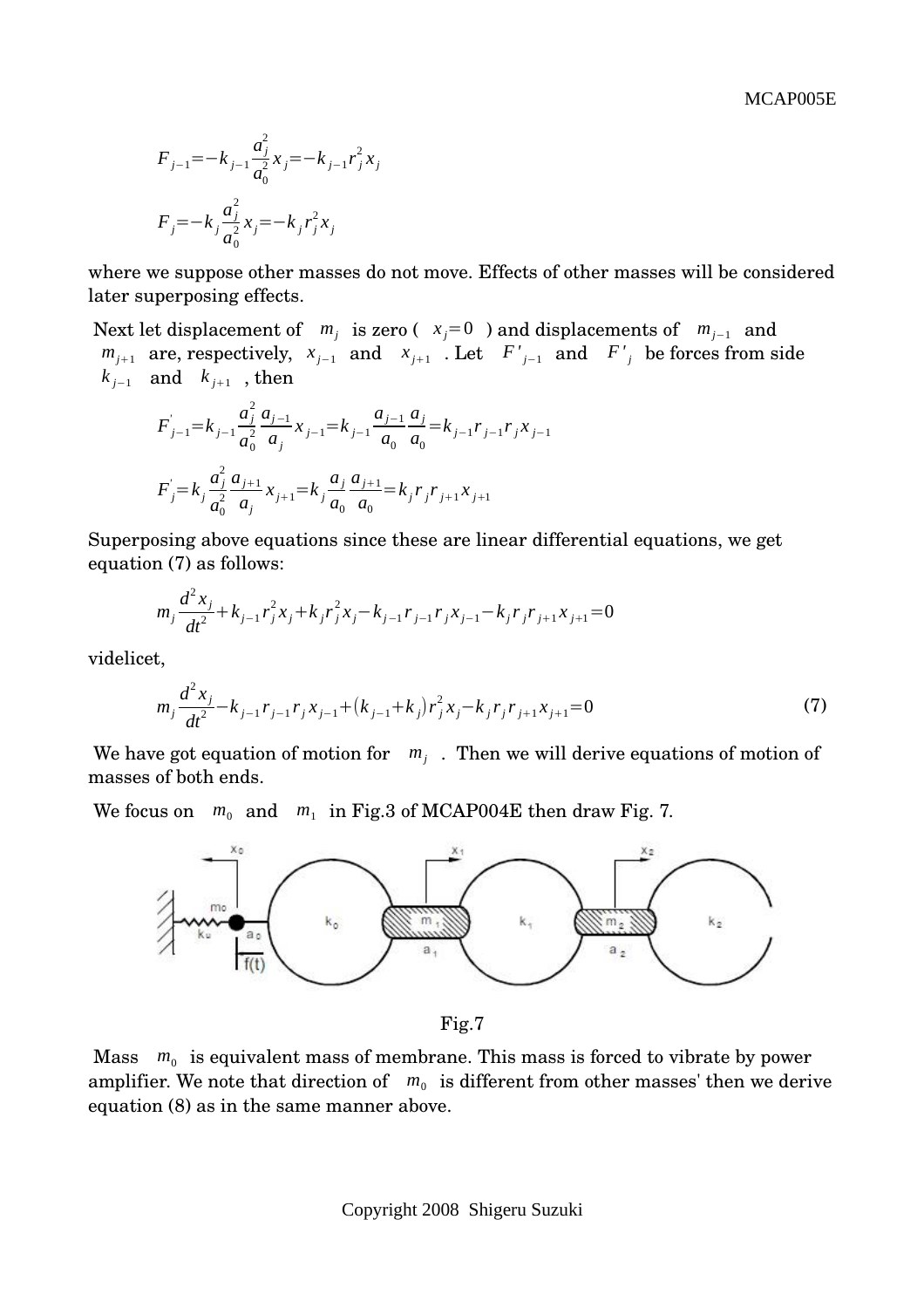.

$$
m_0 \frac{d^2 x_0}{dt^2} + k_u x_0 + k_0 x_0 + k_0 \frac{a_1}{a_0} x_1 = f(t)
$$

videlicet,

$$
m_0 \frac{d^2 x_0}{dt^2} + (k_u + k_0) x_0 + k_0 r_1 x_1 = f(t)
$$
\n(8)

In the same manner, we get equation of mass  $m_1$  as below:

$$
m_1 \frac{d^2 x_1}{dt^2} + k_0 r_1 x_0 + (k_0 + k_1) r_1^2 x_1 - k_1 r_1 r_2 x_2 = 0
$$
\n(9)

At last, we derive equations of motion of mass  $m_n$ . Let us note that  $m_{n+1}$  does not exist, then equation of motion becomes as equation (10). Also we note that volume of room is much greater than the chamber:  $k_n=0$ .

$$
m_n \frac{d^2 x_n}{dt^2} - k_{n-1} r_{n-1} r_n x_{n-1} + (k_{n-1} + k_n) r_n^2 x_n = 0
$$
\n(10)

Equation of motion of all masses in the MCAS-CR system is expressed in matrix form as follows:

$$
M\frac{d^2X}{dt^2} + Kx = f\tag{11}
$$

where,

$$
M = \begin{bmatrix} m_0 & 0 & 0 & 0 & 0 & 0 \ 0 & m_1 & 0 & 0 & 0 & 0 \ 0 & 0 & m_2 & 0 & 0 & 0 \ 0 & 0 & 0 & m_3 & 0 & 0 \ 0 & 0 & 0 & 0 & m_4 & 0 \ 0 & 0 & 0 & 0 & 0 & m_5 \end{bmatrix}, \qquad x = \begin{bmatrix} x_0 \\ x_1 \\ x_2 \\ x_3 \\ x_4 \\ x_5 \end{bmatrix}, \qquad f = \begin{bmatrix} f(t) \\ 0 \\ 0 \\ 0 \\ 0 \\ 0 \\ 0 \end{bmatrix}
$$

$$
K = \begin{bmatrix} k_u + k_0 & k_0 r_1 & 0 & 0 & 0 & 0 \ k_0 r_1 & (k_0 + k_1)r_1^2 & -k_1 r_1 r_2 & 0 & 0 & 0 \ 0 & -k_1 r_1 r_2 & (k_1 + k_2)r_2^2 & -k_2 r_2 r_3 & 0 & 0 \ 0 & 0 & -k_2 r_2 r_3 & (k_2 + k_3)r_3^2 & -k_3 r_3 r_4 & 0 \ 0 & 0 & 0 & -k_3 r_3 r_4 & (k_3 + k_4)r_4^2 & -k_4 r_4 r_5 \ 0 & 0 & 0 & 0 & -k_4 r_4 r_5 & k_5 r_5^2 \end{bmatrix}.
$$

We may use these equations for single and double bass-reflex loudspeaker systems as well, where  $n=1$  for single and  $n=2$  for double bass-reflex systems. Stiffness matrix  $K$  is tri-diagonal matrix so that it is not difficult to calculate characteristic frequencies.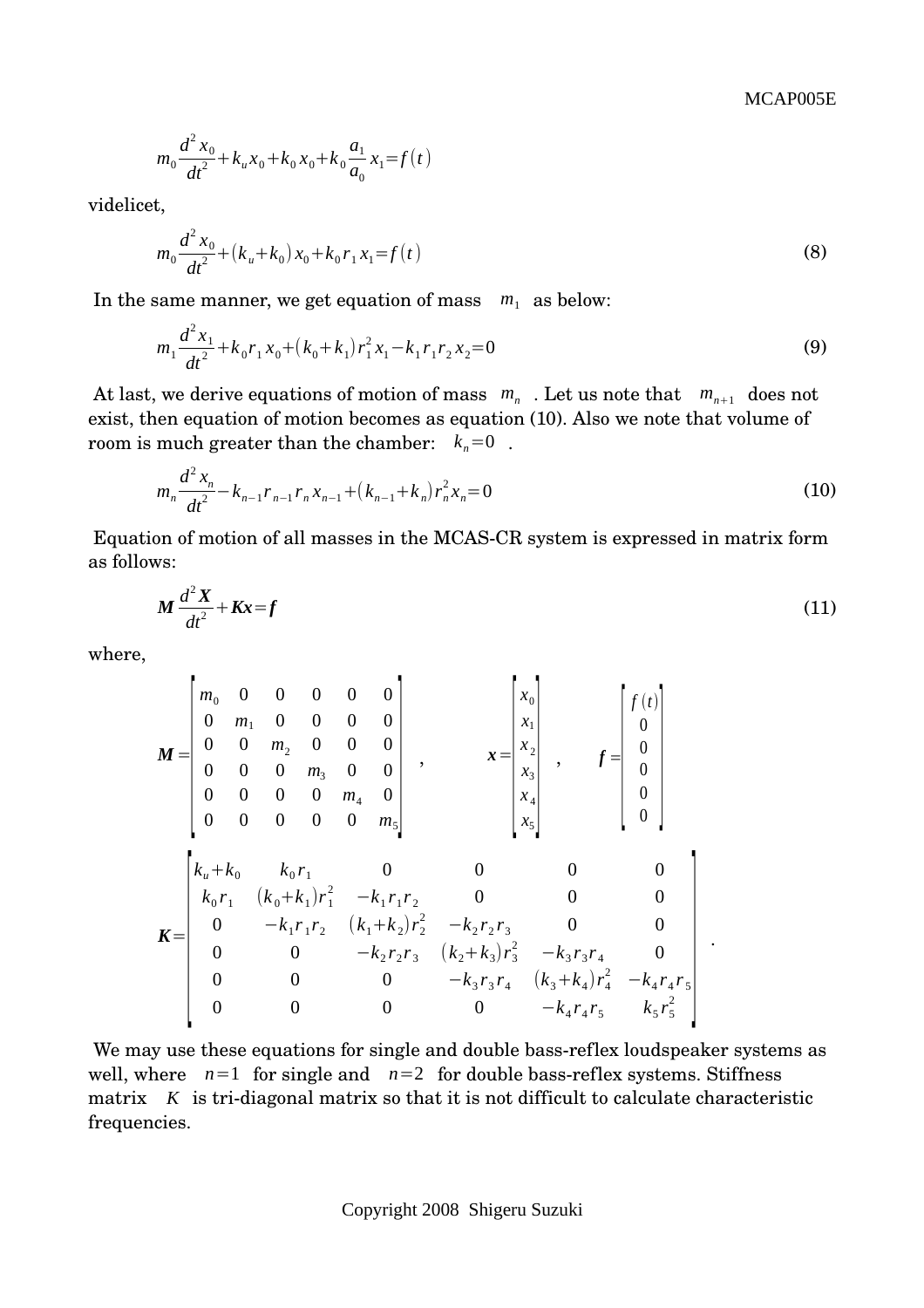## *3.3 Deriving Equation of Motion of Standard MCAPCR (MultipleChamber Aligned in Parallel Cavity Resonator)*

 Standard MCAPCR is typical application of multiple degree of freedom cavity resonators as well as MCAS-CR. Equations of motion under free vibration condition were already described in MCAP001E. Now we include mass of vibration membrane and discuss forced vibration equations.

Fig.8 shows structure of standard MCAP-CR. Number of sub-chambers *n* is theoretically unlimited, though we see only three in Fig.8.



Fig.8 Structure of Standard MCAPCR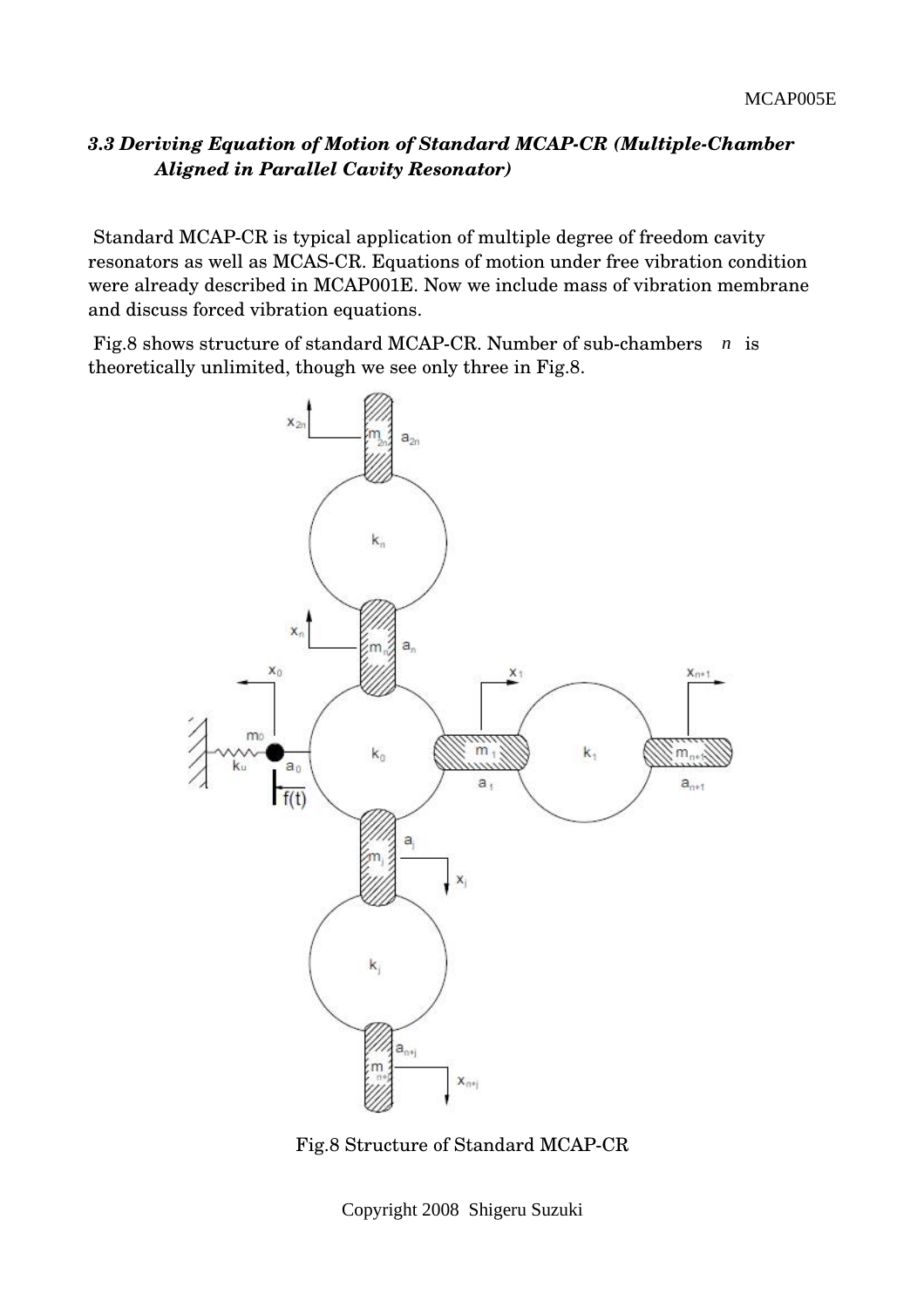Total restoring force to mass  $m_0$  is derived adding restoring forces  $k_2$  ,...,  $k_n$  of equation (8), so that we get equation of motion of mass  $m_0$  as follows:

$$
m_0 \frac{d^2 x_0}{dt^2} + (k_u + k_0) x_0 + k_0 r_1 x_1 + k_0 r_2 x_2 + \dots + k_0 r_n x_n = f(t)
$$
  
(12).

Equation of motion of mass  $m_j$  is derived in the same manner above.

$$
m_j \frac{d^2 x_j}{dr^2} + k_0 r_0^2 \frac{a_j}{a_0} x_0 + k_0 r_1^2 \frac{a_j}{a_1} x_1 + \dots + k_0 r_j^2 \frac{a_j}{a_j} x_j + \dots + k_0 r_n^2 \frac{a_j}{a_n} x_n - k_j r_j^2 \frac{a_{n+j}}{a_j} x_j = 0
$$

videlicet,

$$
m_j \frac{d^2 x_j}{dt^2} + k_0 r_0 r_j x_0 + k_0 r_1 r_j + \dots + (k_0 + k_j) r_j^2 x_j + \dots + k_0 r_n r_j x_n - k_j r_k r_{n+j} x_{n+j} = 0
$$
  
(13).

Equation if motion of mass  $m_{n+j}$  is expressed in equation (14), as same manner as MCAS-CR:

$$
m_{n+j}\frac{d^2x_{n+j}}{dt^2} - k_jr_jr_{n+j} + k_jr_{n+j}^2x_{n+j} = 0
$$
\n(14)

Equation (12) applies to MCAP-CR same as MCAS-CR. For MCAP-CR, we get

$$
M = \begin{bmatrix} m_0 & 0 & 0 & 0 & 0 & 0 & 0 \\ 0 & m_1 & 0 & 0 & 0 & 0 & 0 \\ 0 & 0 & m_2 & 0 & 0 & 0 & 0 \\ 0 & 0 & 0 & m_3 & 0 & 0 & 0 \\ 0 & 0 & 0 & 0 & m_4 & 0 & 0 \\ 0 & 0 & 0 & 0 & 0 & m_5 & 0 \\ 0 & 0 & 0 & 0 & 0 & 0 & m_6 \end{bmatrix}, \quad K = \begin{bmatrix} A & B \\ C & D \end{bmatrix}, \quad x = \begin{bmatrix} x_0 \\ x_1 \\ x_2 \\ x_3 \\ x_4 \\ x_5 \\ x_6 \end{bmatrix}, \quad f = \begin{bmatrix} f(t) \\ 0 \\ 0 \\ 0 \\ 0 \\ 0 \\ 0 \end{bmatrix}
$$

where,

 $\mathbf{r}$ 

$$
A = \begin{bmatrix} k_u + k_0 & k_0 r_1 & k_0 r_2 & k_0 r_3 \\ k_0 r_1 & (k_0 + k_1) r_1^2 & k_0 r_1 r_2 & k_0 r_1 r_3 \\ k_0 r_2 & k_0 r_1 r_2 & (k_0 + k_2) r_2^2 & k_0 r_2 r_3 \\ k_0 r_3 & k_0 r_1 r_3 & k_0 r_2 r_3 & (k_0 + k_3) r_3^2 \end{bmatrix}, \quad B = \begin{bmatrix} 0 & 0 & 0 \\ -k_1 r_1 r_4 & 0 & 0 \\ 0 & -k_2 r_2 r_5 & 0 \\ 0 & 0 & -k_3 r_3 r_6 \end{bmatrix}
$$

$$
C = \begin{bmatrix} 0 & -k_1 r_1 r_4 & 0 & 0 \\ 0 & 0 & -k_2 r_2 r_5 & 0 \\ 0 & 0 & 0 & -k_3 r_3 r_6 \end{bmatrix}, \quad D = \begin{bmatrix} k_1 r_4^2 & 0 & 0 \\ 0 & k_2 r_5^2 & 0 \\ 0 & 0 & k_3 r_6^2 \end{bmatrix}.
$$